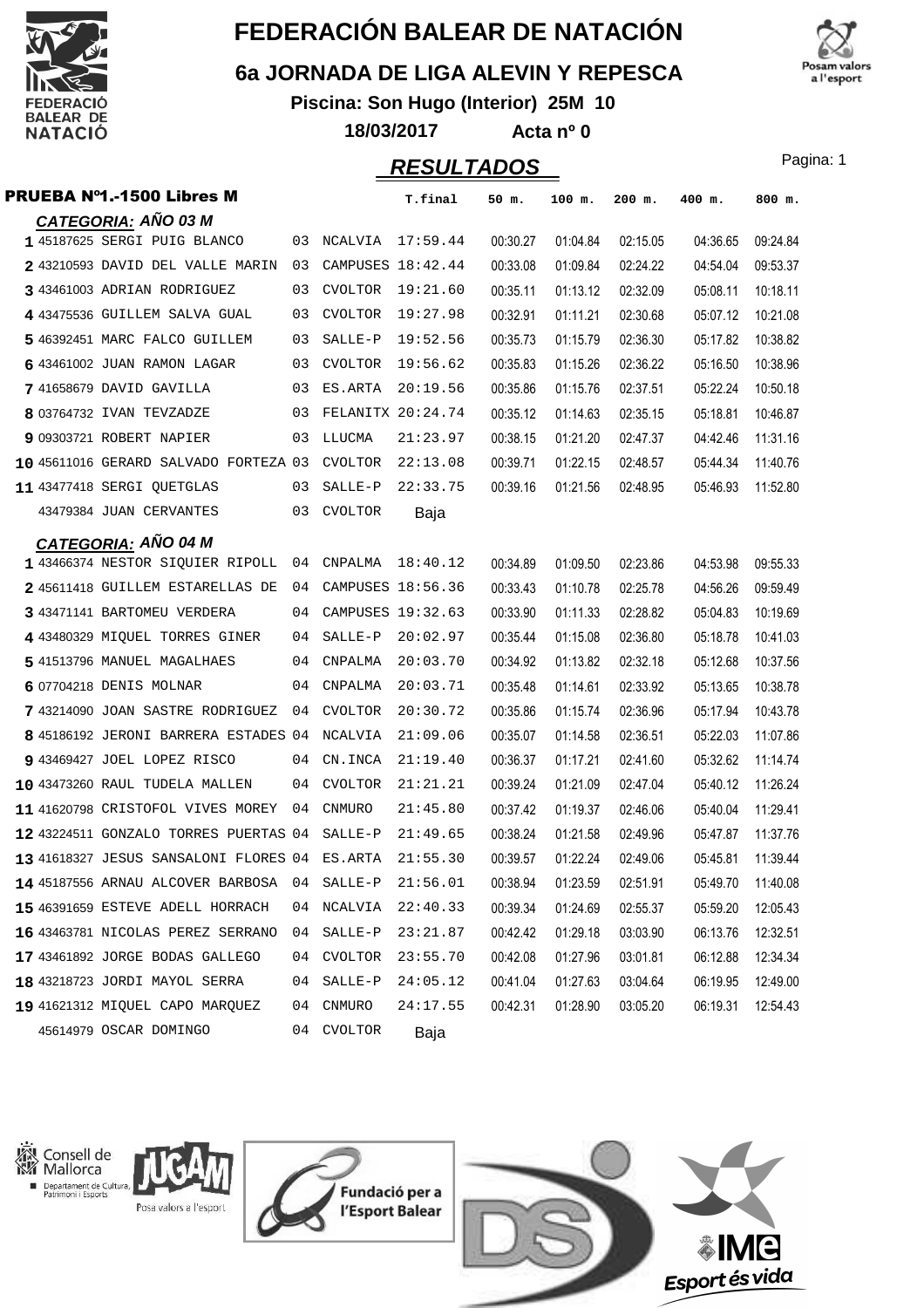

### **6a JORNADA DE LIGA ALEVIN Y REPESCA**

**Piscina: Son Hugo (Interior) 25M 10**

osam valors a l'esport

**18/03/2017 Acta nº 0**

Pagina: 2 **RESULTADOS**

| <b>PRUEBA Nº2.-800 Libres F</b>      |           |                      | T.final           | 50 m.    | 100 m.   | 200 m.   | 400 m.   |
|--------------------------------------|-----------|----------------------|-------------------|----------|----------|----------|----------|
| <b>CATEGORIA: AÑO 04 F</b>           |           |                      |                   |          |          |          |          |
| 1 49925382 ALEXANDRA SANDIN POLO 04  |           | SALLE-P              | 10:21.28          | 00:34.98 | 01:13.94 | 02:32.40 | 03:50.91 |
| 2 45691103 PAULA COLOMAR CARRASCO 04 |           | CAMPUSES 10:32.32    |                   | 00:35.25 | 01:13.28 | 02:32.55 | 05:13.85 |
| 3 45184053 AINA TOMAS HERNANDEZ      | 04        | CNPALMA              | 10:32.42          | 00:35.04 | 01:13.30 | 02:32.28 | 05:13.50 |
| 4 43217884 ALISON ANDREA             | 04        | <b>CVOLTOR</b>       | 10:53.22          | 00:35.43 | 01:15.15 | 02:35.70 | 05:22.18 |
| 5 06922770 IVETA IVANOVA TODOROVA 04 |           | <b>CVOLTOR</b>       | 11:06.71          | 00:37.59 | 01:19.27 | 02:42.98 | 05:31.80 |
| 6 46388012 CATERINA THOMAS           | 04        | CNPALMA              | 11:14.97          | 00:35.22 | 01:16.03 | 02:41.20 | 05:32.93 |
| 7 43474334 PAULA NADAL CANET         | 04        | NCALVIA              | 11:16.16          | 00:36.70 | 01:17.51 | 02:40.22 | 05:32.91 |
| 8 43233296 ANTONIA QUMEI SUREDA      | 04        | CVOLTOR              | 11:16.91          | 00:37.42 | 01:18.38 | 02:43.34 | 05:34.50 |
| 9 45613521 IRENE BLANCO DIAZ         | 04        | CNPALMA              | 11:22.87          | 00:36.35 | 01:17.48 | 02:43.41 | 05:36.30 |
| 10 43218218 MARIA CATALA MERINO      | 04        | CNPALMA              | 11:26.49          | 00:38.51 | 01:19.84 | 02:45.96 | 05:39.13 |
| 11 49866462 LUCIA GONZALEZ           | 04        | NCALVIA              | 11:42.65          | 00:37.46 | 01:20.48 | 02:49.55 | 05:47.28 |
| 12 43213212 AZUL DAINO VEGA          |           | 04 FELANITX 11:57.93 |                   | 00:40.22 | 01:24.57 | 02:56.37 | 06:00.56 |
| 13 09137071 EMMA LYDIA NAPIER        | 04        | LLUCMA               | 12:06.12          | 00:39.50 | 01:24.09 | 02:55.89 | 06:01.00 |
| 14 41587333 MAGDALENA MUELAS RIGO    | 04        |                      | FELANITX 12:06.44 | 00:38.93 | 01:21.74 | 02:52.68 | 05:59.71 |
| 15 43460170 ANA LOPEZ DE SUSO        | 04        | <b>CVOLTOR</b>       | 12:12.94          | 00:40.55 | 01:26.93 | 02:58.62 | 06:03.18 |
| 16 41617431 YAN AN GONZALVO DURAN    | 04        | ES.ARTA              | 12:32.56          | 00:40.59 | 01:25.73 | 03:00.28 | 06:11.62 |
| 17 45189372 INES BLANES MARTIN       | 04        | NCALVIA              | 13:39.11          | 00:39.49 | 01:23.96 | 03:03.91 | 06:35.56 |
| 43464409 IRENE VAZQUEZ ANDRES        | 04        | $SALLE-P$            | Baja              |          |          |          |          |
| 43466036 BLANCA MARIANO VALDES       | 04        | SALLE-P              | Baja              |          |          |          |          |
| 49773239 MARGALIDA RIBAS BERGAS 04   |           | <b>CNMURO</b>        | Baja              |          |          |          |          |
| <b>CATEGORIA: AÑO 05 F</b>           |           |                      |                   |          |          |          |          |
| 145614441 CLAUDIA NUÑEZ LLADO        | 05        | SALLE-P              | 10:17.06          | 00:35.02 | 01:12.88 | 02:30.86 | 05:06.08 |
| 243470223 AINA BOIX HOMAR            | 05        | CNPALMA              | 10:20.73          | 00:35.15 | 01:13.58 | 02:31.76 | 05:09.90 |
| 3 49770151 ESTELA GARAU MORENO       | 05        | NCALVIA              | 10:37.58          | 00:35.39 | 01:14.91 | 02:34.31 | 05:14.70 |
| 4 41664031 SOFIA BARRIOS GIORNO      | 05        | CNPALMA              | 10:41.31          | 00:35.60 | 01:14.60 | 02:34.04 | 05:15.71 |
| 543232487 LUA RIEDMULLER ALONSO      | 05        | NCALVIA              | 10:43.69          | 00:36.60 | 01:15.75 | 02:36.29 | 05:19.16 |
| 6 45614381 MARTA RUBIO BUJOSA        | <b>U5</b> | CNPALMA              | 10:49.68          | 00:36.18 | 01:15.36 | 02:35.62 | 05:17.31 |
| 7 78223022 KIARA TORRICO RUIZ        | 05        | <b>CVOLTOR</b>       | 10:56.51          | 00:37.59 | 01:18.02 | 02:40.82 | 05:26.42 |
| 8 43229623 SARA GIRALDO PEDROTE      | 05        |                      | CAMPUSES 11:01.43 | 00:36.06 | 01:16.02 | 02:38.74 | 05:25.77 |
| 9 46389177 AINA CACERES TORRES       | 05        | CN.INCA              | 11:04.18          | 00:38.18 | 01:18.76 | 02:41.78 | 05:30.17 |
| 10 41543011 FRANCETTE GOMEZ          | 05        | MASTBAL              | 11:12.90          | 00:37.53 | 01:19.29 | 02:42.55 | 05:31.98 |
| 11 49923805 MARTINA MANRESA          | 05        | SALLE-P              | 11:14.02          | 00:35.68 | 01:16.82 | 02:40.87 | 05:33.22 |
| 12 46393032 CAROLINA HEREDIA         | 05        | $SALLE-P$            | 11:16.93          | 00:37.25 | 01:18.60 | 02:43.94 | 05:36.34 |



Departament de Cultura, Posa valors a l'esport





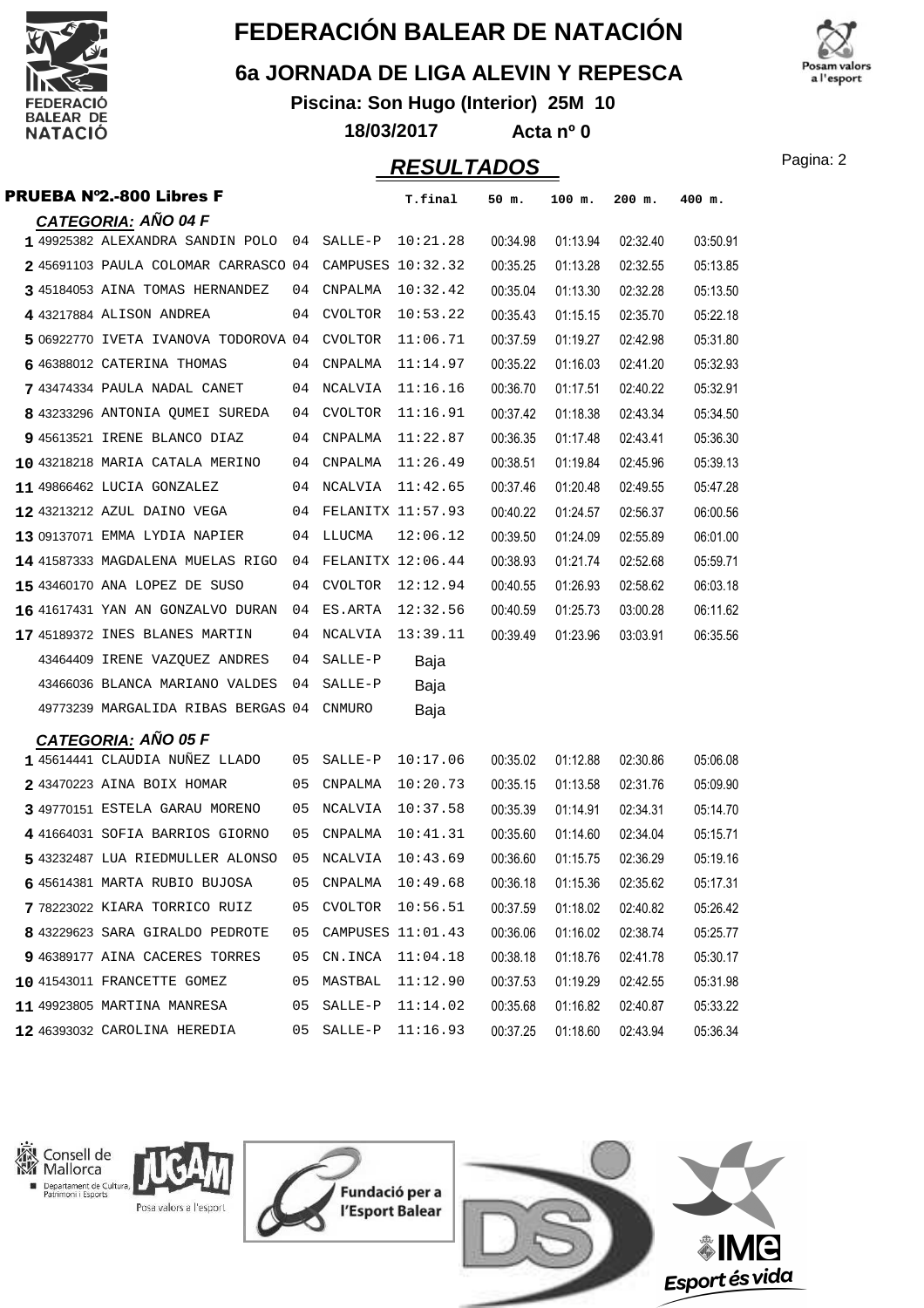

### **6a JORNADA DE LIGA ALEVIN Y REPESCA**

**Piscina: Son Hugo (Interior) 25M 10 18/03/2017 Acta nº 0**



**PESULTADOS** Pagina: 3

|  |                                                        |    |                      | NLJULIADUJ |          |          |          |          |
|--|--------------------------------------------------------|----|----------------------|------------|----------|----------|----------|----------|
|  | <b>PRUEBA Nº2.-800 Libres F</b>                        |    |                      | T.final    | 50 m.    | 100 m.   | $200$ m. | 400 m.   |
|  | <b>CATEGORIA: AÑO 05 F</b>                             |    |                      |            |          |          |          |          |
|  | 13 45691467 MARTA BAÑOS VERA                           |    | 05 CVOLTOR 11:19.12  |            | 00:39.84 | 01:23.34 | 02:49.66 | 05:40.08 |
|  | 14 49605081 FRANCINA MEROU MESTRE                      | 05 | CNPALMA              | 11:26.81   | 00:36.52 | 01:17.36 | 02:41.79 | 05:34.56 |
|  | 15 43235046 PAULA GAYA BISQUERRA                       | 05 | CN.INCA              | 11:31.52   | 00:37.49 | 01:19.68 | 02:44.07 | 05:41.46 |
|  | 16 43475268 MARTA CHUN ROCA                            |    | 05 CVOLTOR           | 11:33.14   | 00:38.67 | 01:22.06 | 02:48.81 | 05:43.57 |
|  | 17 43478025 ELENA RUANO DIEZ                           |    | 05 CAMPUSES 11:41.14 |            | 00:37.93 | 01:20.65 | 02:48.91 | 05:47.31 |
|  | 18 45371886 PAULA MUT TUGORES                          |    | 05 CVOLTOR           | 11:43.14   | 00:38.52 | 01:22.15 | 02:48.66 | 05:47.22 |
|  | 19 45692981 ELBA RODRIGUEZ GARCIA 05                   |    | NCALVIA              | 11:55.12   | 00:37.97 | 01:20.80 | 02:51.66 | 05:54.92 |
|  | 20 45691169 EUKENE JODRA RETA                          | 05 | SALLE-P              | 11:55.81   | 00:40.17 | 01:24.37 | 02:56.52 | 05:58.56 |
|  | 21 45696080 CLAUDIA AMENGUAL                           |    | 05 CN.INCA           | 11:57.27   | 00:38.52 | 01:22.28 | 02:53.87 | 05:56.31 |
|  | 22 43573918 NADIA CORRADINI                            |    | 05 NCALVIA 12:00.96  |            | 00:37.90 | 01:21.85 | 02:53.97 | 06:00.39 |
|  | 23 41620244 JOANA MARIA SASTRE                         |    | 05 FELANITX 12:05.63 |            | 00:39.99 | 01:25.80 | 02:59.19 | 06:05.80 |
|  | 24 45192702 NEUS CANYELLES                             |    | 05 CVOLTOR           | 12:13.65   | 00:39.68 | 01:25.06 | 02:56.75 | 06:03.31 |
|  | 25 45193779 CRISTINA GARAU FAJARDO 05                  |    | CVOLTOR              | 12:39.92   | 00:40.68 | 01:26.26 | 03:02.27 | 06:18.43 |
|  | 26 45697337 MARIA FORTEZA BORRAS                       | 05 | NCALVIA              | 14:24.08   | 00:43.33 | 01:35.59 | 03:21.31 | 07:02.87 |
|  | 54628605 LARA MARTINA GONELLA                          | 05 | CAMPUSES             | N.p.       |          |          |          |          |
|  | 45695062 PAULA JIMENEZ VARA                            | 05 | <b>CVOLTOR</b>       | Baja       |          |          |          |          |
|  | 45184660 MARINA PARRA POMAR                            | 05 | CNPALMA              | Baja       |          |          |          |          |
|  | <b>PRUEBA Nº3.-200 Estilos M</b>                       |    |                      | T.final    | 50 m.    |          |          |          |
|  | <b>CATEGORIA: AÑO 03 M</b>                             |    |                      |            |          |          |          |          |
|  | 1 45699211 SAMUEL DIAZ GUERRERO                        |    | 03 CNPALMA           | 02:23.62   | 00:31.53 |          |          |          |
|  | 243475536 GUILLEM SALVA GUAL                           |    | 03 CVOLTOR           | 02:25.67   | 00:32.45 |          |          |          |
|  | 3 43464270 MIGUEL ROSET GIMENEZ                        | 03 | CNPALMA              | 02:30.95   | 00:31.56 |          |          |          |
|  | 4 43210593 DAVID DEL VALLE MARIN                       |    | 03 CAMPUSES 02:32.98 |            | 00:33.35 |          |          |          |
|  | 545185608 JOAN VICENS BUJOSA                           |    | 03 CNPALMA           | 02:33.37   | 00:33.93 |          |          |          |
|  | 6 45187625 SERGI PUIG BLANCO                           |    | 03 NCALVIA 02:34.39  |            | 00:32.30 |          |          |          |
|  | 7 46392451 MARC FALCO GUILLEM                          |    | 03 SALLE-P 02:40.35  |            | 00:34.33 |          |          |          |
|  | 8 03764732 IVAN TEVZADZE 63 FELANITX 02:48.19          |    |                      |            | 00:38.31 |          |          |          |
|  | 9 43461002 JUAN RAMON LAGAR 03 CVOLTOR 02:48.24        |    |                      |            | 00:37.15 |          |          |          |
|  | 10 43461003 ADRIAN RODRIGUEZ                           |    | 03 CVOLTOR 02:52.58  |            | 00:42.75 |          |          |          |
|  | 11 43477418 SERGI QUETGLAS 03 SALLE-P 02:55.37         |    |                      |            | 00:40.60 |          |          |          |
|  | 12 45611016 GERARD SALVADO FORTEZA 03 CVOLTOR 02:55.84 |    |                      |            | 00:38.45 |          |          |          |
|  | 13 09303721 ROBERT NAPIER                              |    | 03 LLUCMA            | 03:03.85   | 00:43.13 |          |          |          |



Consell de<br>Mallorca Departament de Cultura, Posa valors a l'esport





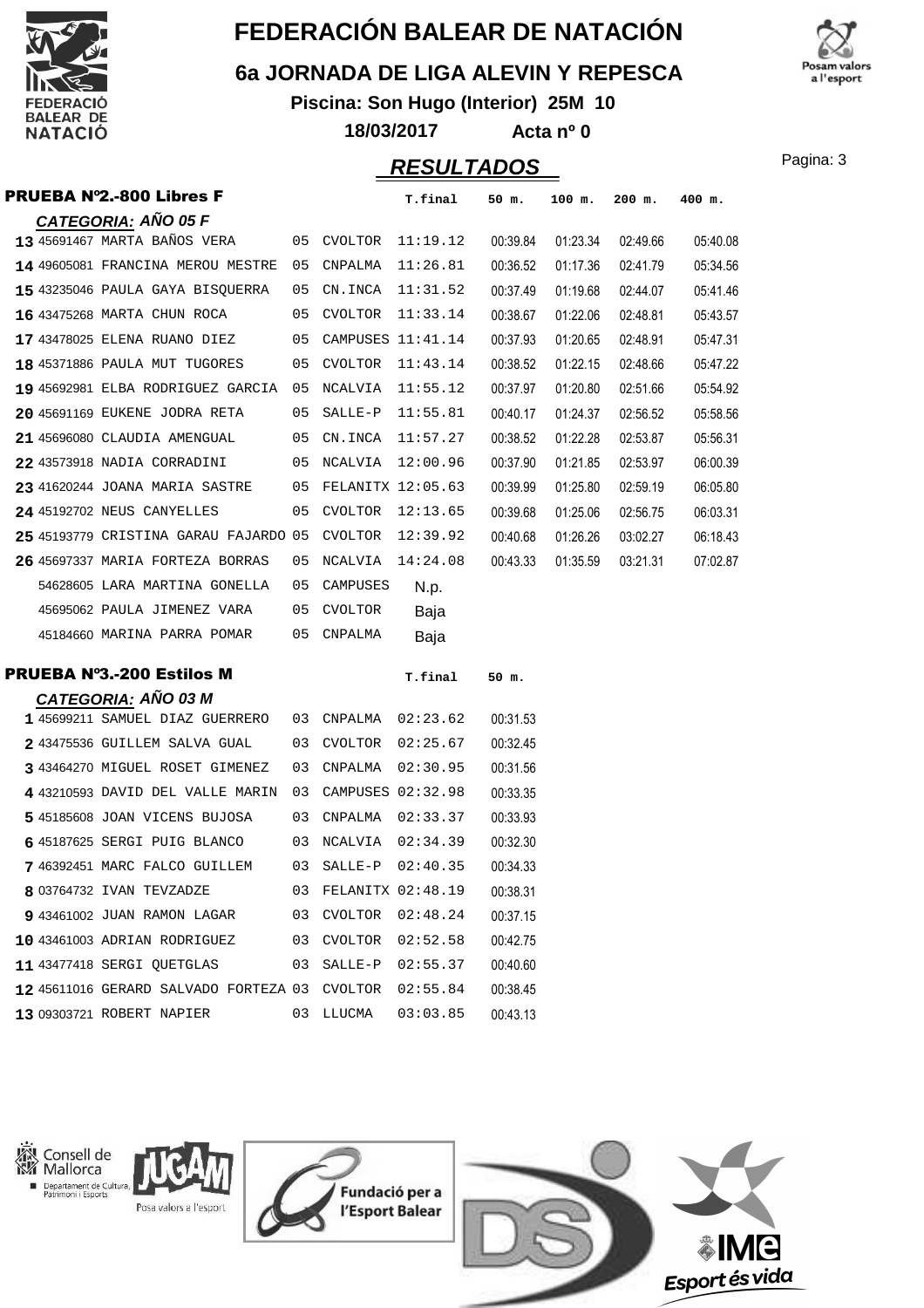

×

# **FEDERACIÓN BALEAR DE NATACIÓN**

### **6a JORNADA DE LIGA ALEVIN Y REPESCA**

**Piscina: Son Hugo (Interior) 25M 10 18/03/2017 Acta nº 0**



|                                                                             |    |                      | <b>RESULTADOS</b> |          | Pagina: 4 |
|-----------------------------------------------------------------------------|----|----------------------|-------------------|----------|-----------|
| <b>PRUEBA N°3.-200 Estilos M</b>                                            |    |                      | T.final           | 50 m.    |           |
| <b>CATEGORIA: AÑO 03 M</b><br>14 45192703 PAU CANYELLES FERRAGUT 03 CVOLTOR |    |                      | 03:08.65          | 00:38.13 |           |
| 43218055 RAFEL JOSEP JAUME                                                  |    | 03 CNPALMA           |                   |          |           |
|                                                                             |    |                      | Desc              |          |           |
| 41658679 DAVID GAVILLA                                                      | 03 | ES.ARTA              | Desc              |          |           |
| 43479384 JUAN CERVANTES                                                     | 03 | CVOLTOR              | Baja              | ÷.       |           |
| <b>CATEGORIA: AÑO 04 M</b>                                                  |    |                      |                   |          |           |
| 1 43466374 NESTOR SIQUIER RIPOLL 04 CNPALMA                                 |    |                      | 02:30.99          | 00:33.56 |           |
| 2 45611418 GUILLEM ESTARELLAS DE                                            |    | 04 CAMPUSES 02:39.03 |                   | 00:34.06 |           |
| 3 41513796 MANUEL MAGALHAES                                                 | 04 | CNPALMA              | 02:46.81          | 00:36.13 |           |
| 4 43214090 JOAN SASTRE RODRIGUEZ                                            | 04 | CVOLTOR              | 02:47.46          | 00:34.88 |           |
| 5 43480329 MIOUEL TORRES GINER                                              | 04 | SALLE-P              | 02:49.78          | 00:38.28 |           |
| 6 43471141 BARTOMEU VERDERA                                                 |    | 04 CAMPUSES 02:50.02 |                   | 00:40.14 |           |
| 7 07704218 DENIS MOLNAR                                                     | 04 | CNPALMA              | 02:50.84          | 00:38.27 |           |
| 8 45186192 JERONI BARRERA ESTADES 04 NCALVIA                                |    |                      | 02:51.74          | 00:38.49 |           |
| 9 43469427 JOEL LOPEZ RISCO                                                 |    | 04 CN.INCA           | 02:54.31          | 00:40.92 |           |
| 10 43224511 GONZALO TORRES PUERTAS 04                                       |    | SALLE-P              | 02:55.34          | 00:39.58 |           |
| 11 43473260 RAUL TUDELA MALLEN                                              |    | 04 CVOLTOR           | 02:55.78          | 00:41.68 |           |
| 12 45187556 ARNAU ALCOVER BARBOSA                                           | 04 | SALLE-P              | 03:01.84          | 00:43.09 |           |
| 13 41620798 CRISTOFOL VIVES MOREY                                           | 04 | <b>CNMURO</b>        | 03:02.66          | 00:41.69 |           |
| 14 41618327 JESUS SANSALONI FLORES 04 ES.ARTA                               |    |                      | 03:08.33          | 00:44.44 |           |
| 15 43218723 JORDI MAYOL SERRA                                               |    | 04 SALLE-P           | 03:08.64          | 00:43.09 |           |
| 16 41621312 MIQUEL CAPO MARQUEZ                                             | 04 | CNMURO               | 03:10.31          | 00:41.36 |           |
| 17 43463781 NICOLAS PEREZ SERRANO                                           | 04 | SALLE-P              | 03:13.78          | 00:46.16 |           |
| 18 43463950 ALEJANDRO ARIAS GOMILA 04                                       |    | LLUCMA               | 03:16.43          | 00:42.53 |           |
| 19 43461892 JORGE BODAS GALLEGO                                             |    | 04 CVOLTOR           | 03:24.78          | 00:46.81 |           |
| 20 46391659 ESTEVE ADELL HORRACH                                            |    | 04 NCALVIA           | 03:24.92          | 00:50.91 |           |
| 21 43473472 ADAN ROMERO PONCE                                               |    | 04 NCALVIA           | 03:28.62          | 00:50.94 |           |
| 43235271 IKER VERA CAPELLA                                                  |    | 04 NCALVIA           | Desc              |          |           |
| 45614979 OSCAR DOMINGO                                                      |    | 04 CVOLTOR           | Baja              |          |           |
| <b>PRUEBA Nº4.-200 Estilos F</b>                                            |    |                      | T.final           | 50 m.    |           |
| <b>CATEGORIA: AÑO 04 F</b>                                                  |    |                      |                   |          |           |
| 1 43465024 LUCIA MENENDEZ                                                   |    | 04 SALLE-P           | 02:38.78          | 00:35.22 |           |
| 2 45184053 AINA TOMAS HERNANDEZ                                             |    | 04 CNPALMA           | 02:41.78          | 00:35.47 |           |

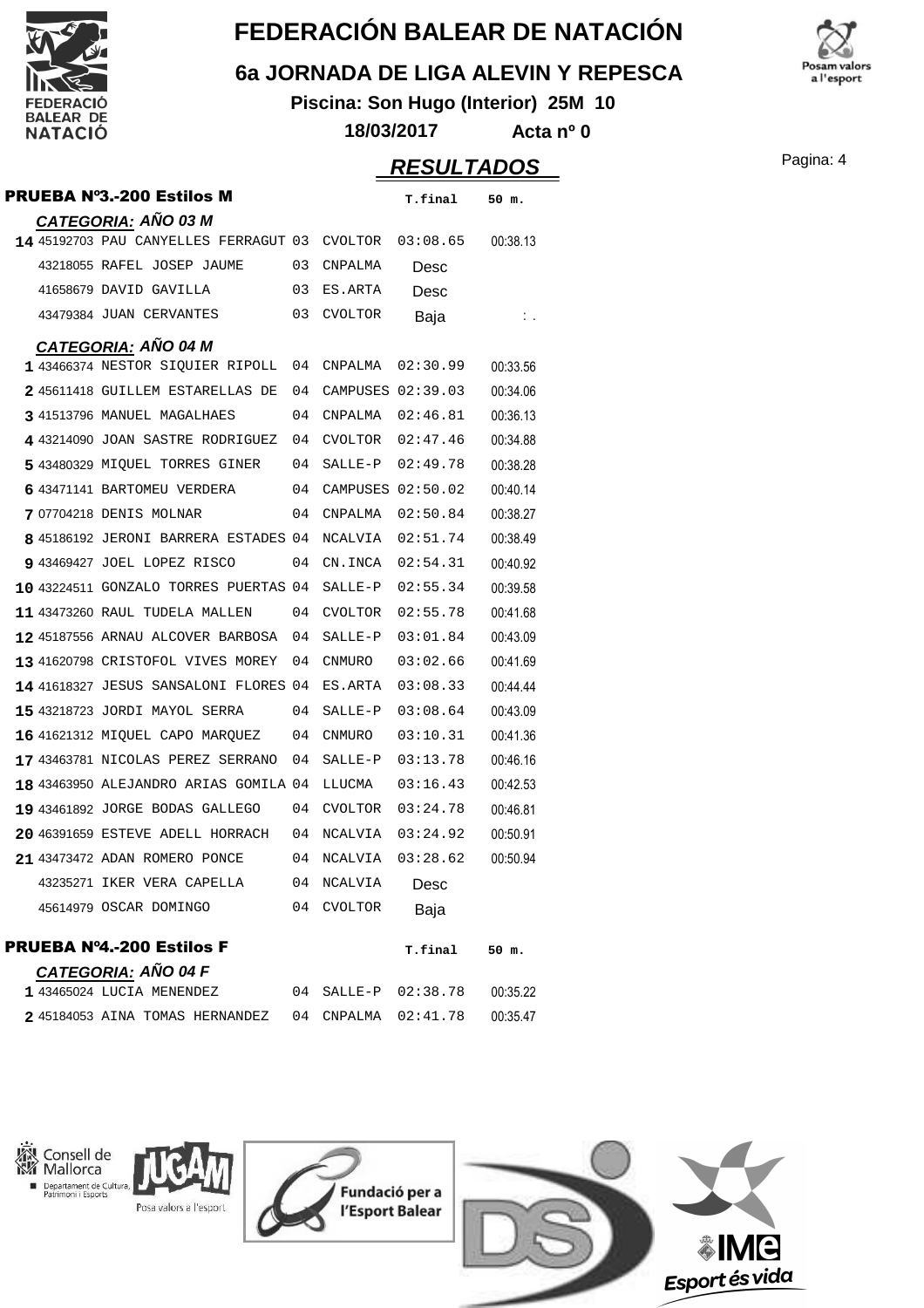

### **6a JORNADA DE LIGA ALEVIN Y REPESCA**

**Piscina: Son Hugo (Interior) 25M 10 18/03/2017 Acta nº 0**



|                                              |    |                      | <b>RESULTADOS</b> |          | Pagina: 5 |
|----------------------------------------------|----|----------------------|-------------------|----------|-----------|
| PRUEBA N°4.-200 Estilos F                    |    |                      | T.final           | 50 m.    |           |
| <u>CATEGORIA:</u> AÑO 04 F                   |    |                      |                   |          |           |
| 3 43464409 IRENE VAZQUEZ ANDRES              |    | 04 SALLE-P           | 02:42.64          | 00:36.46 |           |
| 4 06922770 IVETA IVANOVA TODOROVA 04 CVOLTOR |    |                      | 02:46.68          | 00:39.62 |           |
| 549925382 ALEXANDRA SANDIN POLO              |    | 04 SALLE-P           | 02:53.71          | 00:41.13 |           |
| 6 46388012 CATERINA THOMAS                   |    | 04 CNPALMA           | 02:56.78          | 00:37.77 |           |
| 743233296 ANTONIA QUMEI SUREDA               |    | 04 CVOLTOR           | 02:57.32          | 00:42.81 |           |
| 8 45613521 IRENE BLANCO DIAZ                 |    | 04 CNPALMA           | 02:59.31          | 00:38.46 |           |
| 9 08315397 M <sup>a</sup> FLORENCIA HACK     |    | 04 SALLE-P           | 03:00.63          | 00:40.03 |           |
| 10 41587333 MAGDALENA MUELAS RIGO            |    | 04 FELANITX 03:03.34 |                   | 00:41.06 |           |
| 11 43460170 ANA LOPEZ DE SUSO                |    | 04 CVOLTOR           | 03:04.10          | 00:40.43 |           |
| 12 49866462 LUCIA GONZALEZ                   |    | 04 NCALVIA           | 03:06.35          | 00:42.76 |           |
| 13 09137071 EMMA LYDIA NAPIER                |    | 04 LLUCMA            | 03:06.96          | 00:39.90 |           |
| 14 43218218 MARIA CATALA MERINO              |    | 04 CNPALMA           | 03:08.68          | 00:42.46 |           |
| 15 43461855 BEATRIZ DE CACERES               |    | 04 SALLE-P           | 03:10.16          | 00:45.77 |           |
| 16 43474334 PAULA NADAL CANET                |    | 04 NCALVIA           | 03:12.43          | 00:44.46 |           |
| 17 43464507 SOFIA PONCE CASADO               |    | 04 SALLE-P           | 03:12.50          | 00:44.61 |           |
| 18 41617431 YAN AN GONZALVO DURAN            |    | 04 ES.ARTA           | 03:14.24          | 00:44.27 |           |
| 43217884 ALISON ANDREA                       |    | 04 CVOLTOR           | Desc              |          |           |
| 41583776 AIDA FORNES CLADERA                 | 04 | CNMURO               | Desc              |          |           |
| 43480607 PAULA TRIVIÑO TEJADA                |    | 04 NCALVIA           | Desc              |          |           |
| 45691103 PAULA COLOMAR CARRASCO 04 CAMPUSES  |    |                      | Desc              |          |           |
| 46390210 ELENA BUENO SERRANO                 |    | 04 MASTBAL           | N.p.              |          |           |
| 43466036 BLANCA MARIANO VALDES               |    | 04 SALLE-P           | Baja              |          |           |
| 49773239 MARGALIDA RIBAS BERGAS 04 CNMURO    |    |                      | Baja              |          |           |
| <b>CATEGORIA: AÑO 05 F</b>                   |    |                      |                   |          |           |
| 1 49770151 ESTELA GARAU MORENO               |    | 05 NCALVIA           | 02:43.53          | 00:36.56 |           |
| 245614441 CLAUDIA NUÑEZ LLADO                | 05 | SALLE-P              | 02:45.64          | 00:37.20 |           |
| 3 43470223 AINA BOIX HOMAR                   | 05 | CNPALMA              | 02:47.78          | 00:39.51 |           |
| 4 45691467 MARTA BAÑOS VERA                  | 05 | <b>CVOLTOR</b>       | 02:51.15          | 00:39.18 |           |
| 5 45614381 MARTA RUBIO BUJOSA                | 05 | CNPALMA              | 02:53.75          | 00:37.28 |           |
| 6 78223022 KIARA TORRICO RUIZ                | 05 | <b>CVOLTOR</b>       | 02:54.62          | 00:39.12 |           |
| 7 43467318 GABRIELA VELASCO                  | 05 |                      | CAMPUSES 02:55.08 | 00:38.61 |           |
| 8 43232487 LUA RIEDMULLER ALONSO             | 05 | NCALVIA              | 02:55.33          | 00:38.37 |           |
| 9 41664031 SOFIA BARRIOS GIORNO              | 05 | CNPALMA              | 02:56.39          | 00:39.93 |           |
|                                              |    |                      |                   |          |           |









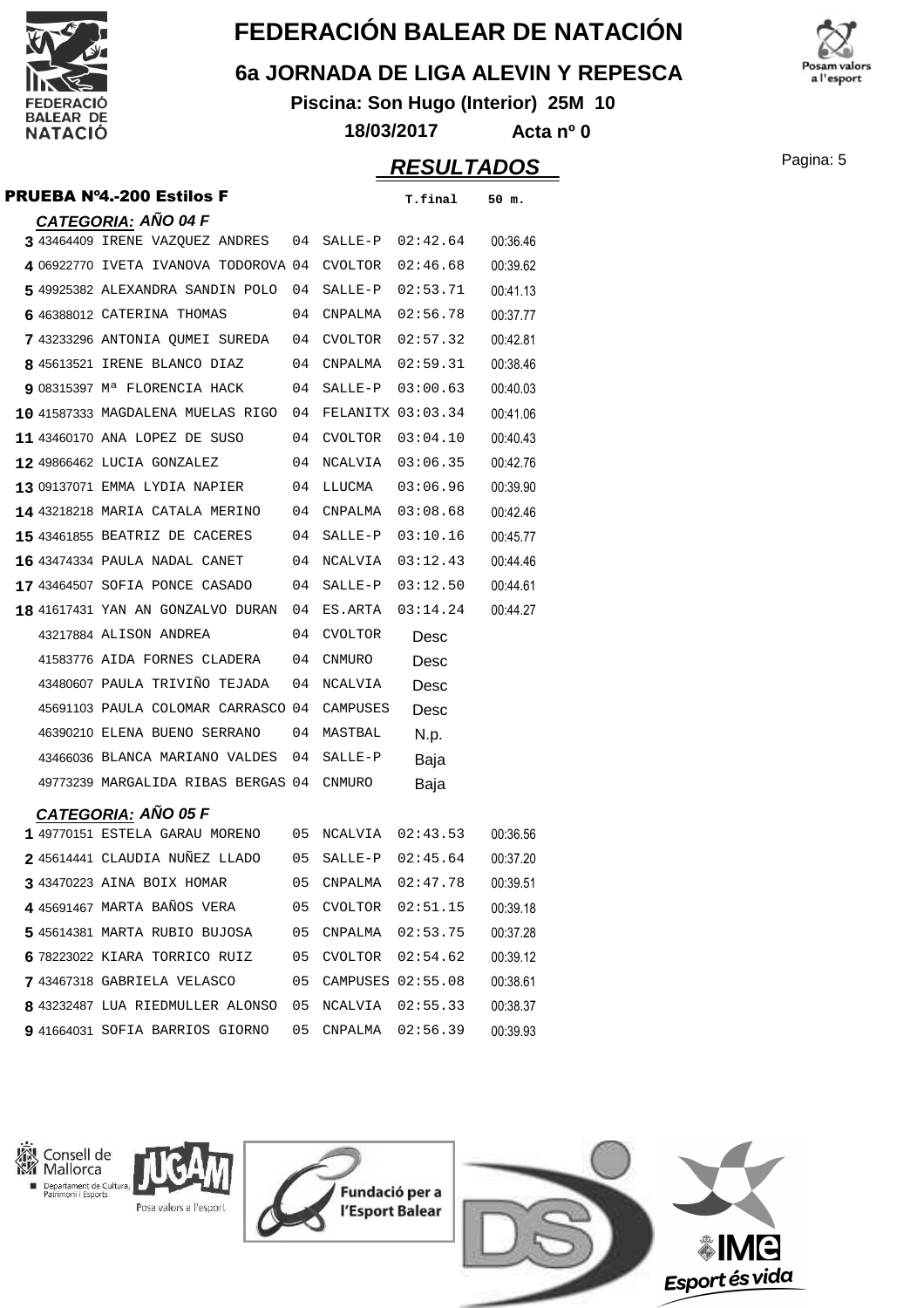

### **6a JORNADA DE LIGA ALEVIN Y REPESCA**

**Piscina: Son Hugo (Interior) 25M 10 18/03/2017 Acta nº 0**



**RESULTADOS** Pagina: 6

|  | <b>PRUEBA Nº4.-200 Estilos F</b>                                |    |                   | T.final  | 50 m.    |
|--|-----------------------------------------------------------------|----|-------------------|----------|----------|
|  | <b>CATEGORIA: AÑO 05 F</b>                                      |    |                   |          |          |
|  | 10 41543011 FRANCETTE GOMEZ                                     | 05 | MASTBAL           | 02:56.46 | 00:38.29 |
|  | 11 43235046 PAULA GAYA BISQUERRA                                | 05 | CN.INCA           | 02:56.93 | 00:41.73 |
|  | 12 49605081 FRANCINA MEROU MESTRE                               | 05 | CNPALMA           | 02:57.43 | 00:39.57 |
|  | 13 43475268 MARTA CHUN ROCA                                     | 05 | CVOLTOR           | 02:57.86 | 00:41.43 |
|  | 14 43229623 SARA GIRALDO PEDROTE                                | 05 | CAMPUSES 03:01.36 |          | 00:38.75 |
|  | 15 46389177 AINA CACERES TORRES                                 | 05 | CN.INCA           | 03:01.44 | 00:41.93 |
|  | 16 49923805 MARTINA MANRESA                                     | 05 | SALLE-P           | 03:03.26 | 00:42.75 |
|  | 17 43573918 NADIA CORRADINI                                     | 05 | NCALVIA           | 03:03.29 | 00:38.65 |
|  | 18 46388666 MARTA RODRIGUEZ MIÑAN                               | 05 | NCALVIA           | 03:03.77 | 00:41.57 |
|  | 19 45371886 PAULA MUT TUGORES                                   | 05 | CVOLTOR           | 03:03.78 | 00:42.73 |
|  | 20 43478025 ELENA RUANO DIEZ                                    | 05 | CAMPUSES 03:05.24 |          | 00:41.48 |
|  | 21 45696080 CLAUDIA AMENGUAL                                    | 05 | CN.INCA           | 03:09.53 | 00:46.10 |
|  | 22 46393032 CAROLINA HEREDIA                                    | 05 | SALLE-P           | 03:11.77 | 00:45.09 |
|  | 23 45192702 NEUS CANYELLES                                      | 05 | CVOLTOR           | 03:15.22 | 00:41.71 |
|  | 24 45691169 EUKENE JODRA RETA                                   | 05 | SALLE-P           | 03:23.54 | 00:47.74 |
|  | 25 43223463 CANDELA SOLIS MOLINA                                | 05 | <b>ILLES</b>      | 03:39.60 | 00:52.11 |
|  | 26 43467929 CAROLINA CAPARROS                                   | 05 | CNPALMA           | 03:43.32 | 00:56.14 |
|  | 27 45694139 ISABEL REUS HEVIA                                   | 05 | NCALVIA           | 03:52.49 | 00:53.03 |
|  | 45193779 CRISTINA GARAU FAJARDO 05                              |    | <b>CVOLTOR</b>    | Desc     |          |
|  | 41620244 JOANA MARIA SASTRE                                     | 05 | FELANITX          | Desc     |          |
|  | 43481802 CARLOTA CALDENTEY                                      | 05 | <b>NCALVIA</b>    | Desc     |          |
|  | 45692981 ELBA RODRIGUEZ GARCIA                                  | 05 | <b>NCALVIA</b>    | Desc     |          |
|  | 43468373 ANDREA RENUART ROMERA                                  | 05 | NCALVIA           | N.p.     |          |
|  | 45695062 PAULA JIMENEZ VARA                                     | 05 | <b>CVOLTOR</b>    | Baja     |          |
|  | 45184660 MARINA PARRA POMAR                                     | 05 | CNPALMA           | Baja     |          |
|  | 41586949 MARIA RUIZ ALARCON                                     | 05 | <b>CNMURO</b>     | Baja     |          |
|  | 49773240 MERCE RIBAS BERGAS                                     | 05 | <b>CNMURO</b>     | Baja     |          |
|  | 54628605 LARA MARTINA GONELLA                                   | 05 | CAMPUSES          | Baja     |          |
|  | PRUEBA N°5.-100 Braza M                                         |    |                   | T.final  | 50 m.    |
|  | <u>CATEG</u> ORIA: AÑO 97 M<br>1 78220544 RAFAEL CEREZO IGNACIO | 97 | CNPALMA           | 01:04.90 | 00:30.56 |